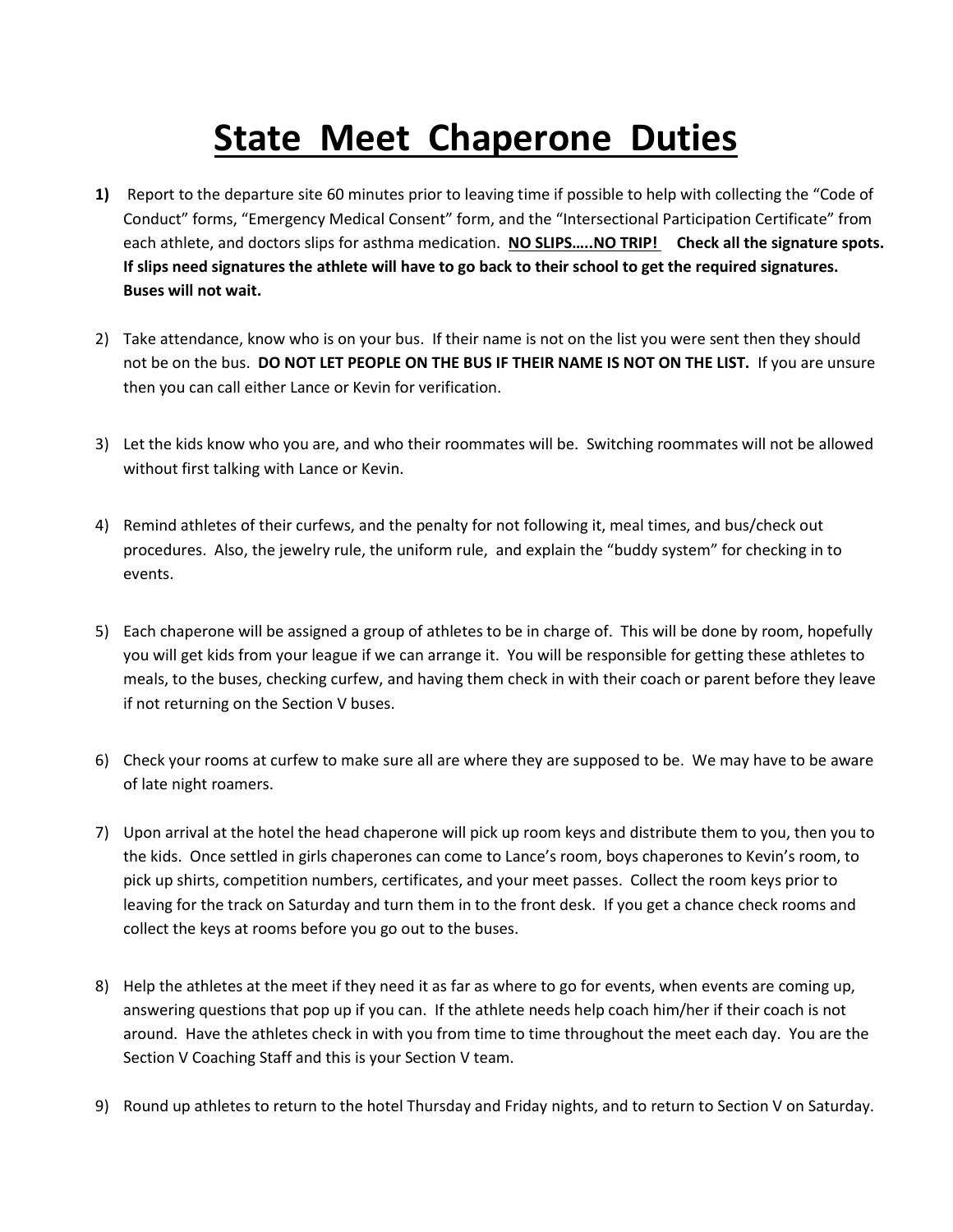- 10) Bang on doors in the morning to get kids up for breakfast and to leave for the track. Especially athletes who are in early events each day. They will need enough time for food to digest and to warm up before the meet starts.
- 11) We will have a team meeting to go over a few things either during dinner or right after dinner on Thursday night. We will also have a staff meeting in the hotel lobby one hour after curfew. Until then chaperones should be checking hallways.
- 12) Athletes are to ride the Section V bus home unless they have turned in a signed "Consent To Travel Home" form with **ALL** the required signatures to the Section V Coordinators.
- 13) Buses will leave on schedule for each leg of our journey each day. Make sure the athletes are on the buses take attendance. Athletes leaving Friday night who did not have a chance to receive their medals please ensure them that we will pick up their awards and get those to them.
- 14) If you have any questions or concerns please call Lance or Kevin to make sure things are going along according to proper procedures.
- 15) Items you will pick up in Lance's/Kevin's room after dinner for your kids and yourself:
	- a) Purple state team t-shirts
	- b) Competition numbers
	- c) Participation certificates
	- d) Participant ID badges
	- e) Chaperone ID badge
	- f) Chaperone purple state team t-shirt

Distribute all except the participation certificate when you do your Thursday night bed check on your rooms. Participation certificates can be handed out at breakfast Saturday morning, otherwise some of the kids will throw them away if earlier.